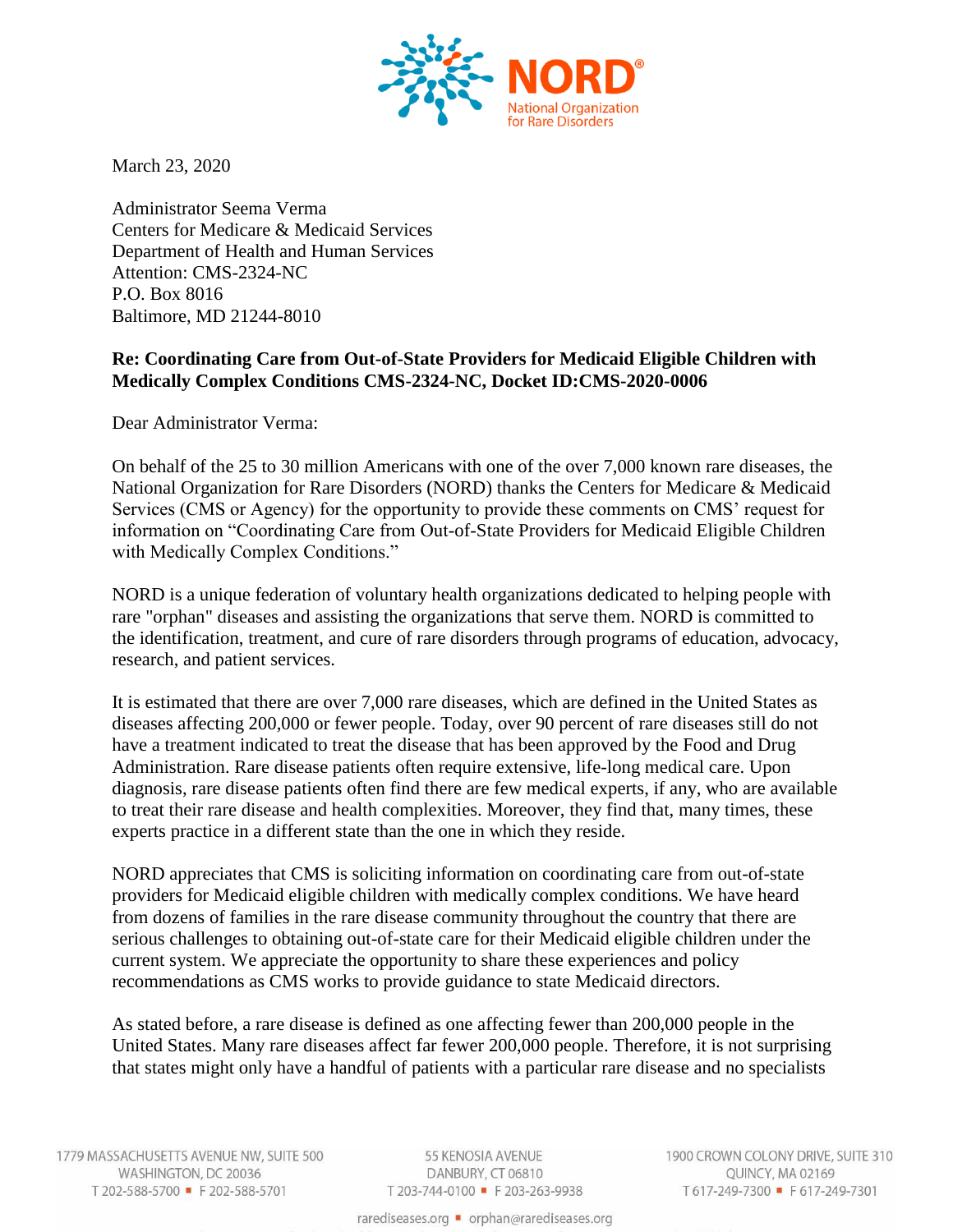to treat that disease. It is not unheard of to have just one or two clinical centers in the entire United States with a specialist who is knowledgeable of, and can treat, a specific rare disease.

To help illustrate this point, the following stories represent a sample of some of the scenarios rare disease patients and their families encounter.

- One family lives in Arizona with a child that has a rare disease that causes gastrointestinal issues. They have private insurance, with Arizona Medicaid as a secondary insurance for their child. The child sees a gastroenterologist in Arizona, but the doctor and the parents felt the child needed to have surgical intervention by a specialist in Nebraska. Arizona's Medicaid refused to cover the procedure because it was out-of-state, despite the fact that a similar specialist could not be found in Arizona. Consequently, the family was forced to rely solely on their private insurance coverage. Before the surgery, the child had IV nutrition and tube feeds only. After the surgery, the child could eat all calories by mouth.
- Another family lives in a rural state in the northwest United States. Given the rural nature of the state, they face challenges finding physicians to provide care to their child and have had to wait for over a year for appointments. The only care center in the United States for their child's rare disease is located across the country in Massachusetts. At one point, the family tried traveling to Washington state to see some specialists familiar with the symptoms of their child's disease. Their Medicaid program required them to do a return trip on the same day as their appointments. This proved too taxing on the health of their child. Their state's Medicaid program has refused to pay for their child to receive care at the Massachusetts-based clinic, despite the fact that there are no specialists in state that are able to provide care.
- A family in New York was told by their child's physicians that they were incapable of providing the care that the child needed. In fact, the specialists even wrote a letter to New York's Medicaid program stating that the child needed to be referred to a children's hospital in Massachusetts. Despite this, New York's Medicaid program denied coverage and told the family to continue seeking care in state. The family appealed. After advocating for three years for their child, the Medicaid program finally approved a onetime only visit to the Massachusetts hospital.

If a patient is not lucky enough to live in a state with a clinical care center or specialists knowledgeable about a rare disease, they should be allowed to seek that care out of state, regardless of whether they are on Medicaid or another type of health care insurance. We are pleased that Congress acknowledged this as well by enacting the Advancing Care for Exceptional Kids (ACE Kids) Act  $(P.L. 116-16)^1$ , which requires guidance as well as this request for information and should allow children with rare diseases who are on Medicaid to obtain outof-state care more readily, when necessary. As CMS prepares this guidance, we encourage the Agency to consider the following patterns that emerged through the process of seeking input from the rare disease community.

 $\overline{a}$ <sup>1</sup> <https://www.congress.gov/116/plaws/publ16/PLAW-116publ16.pdf>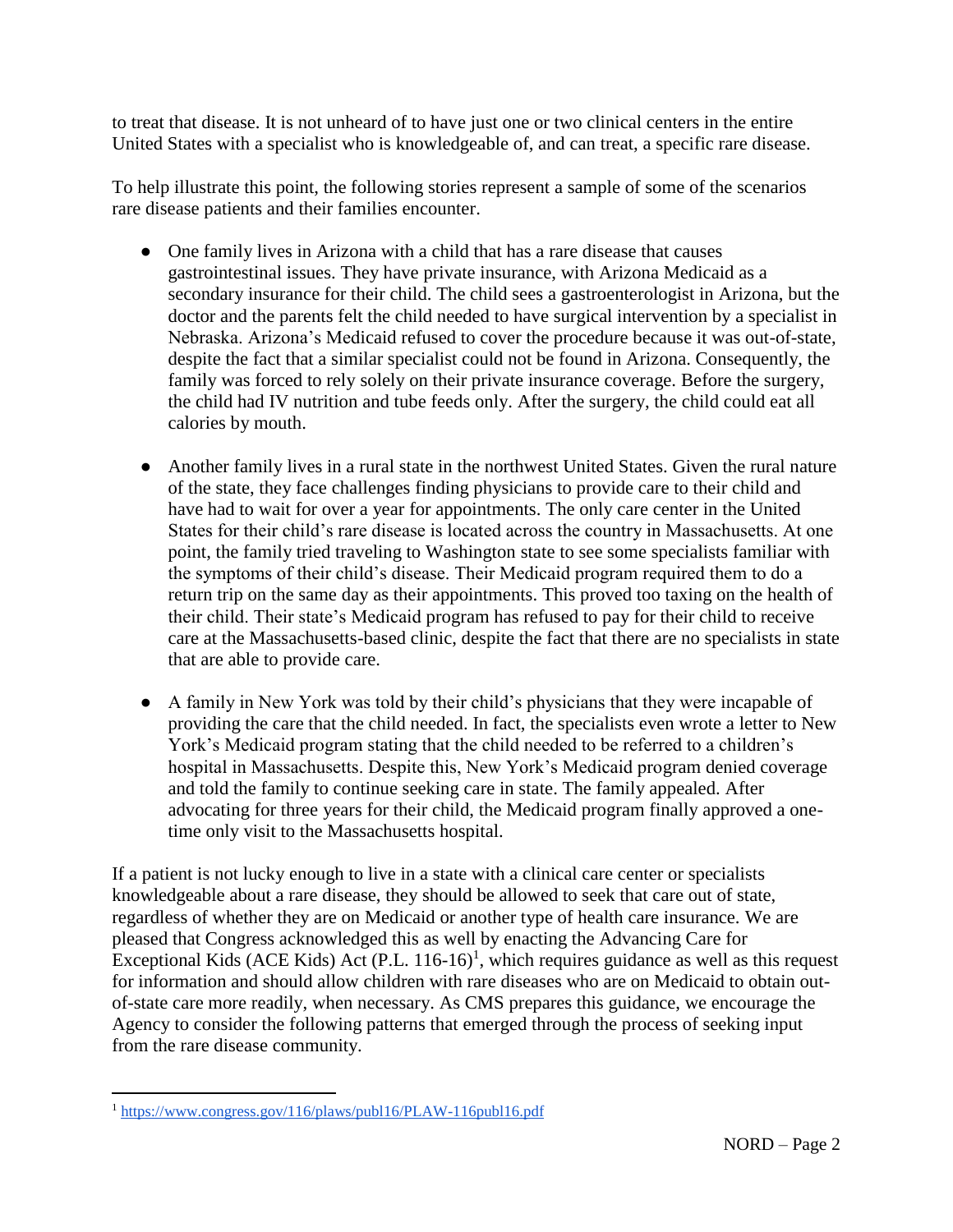#### **Border State Flexibility**

Patient testimonials indicate that it is often easier to obtain coverage of out-of-state care if the state in question borders the state that the patient lives in.

- One family lived in Illinois and had a child that needed care in neighboring Missouri. Illinois Medicaid already had a contract with the particular Missouri hospital, and the family was able to access the needed care.
- Another family, from Kentucky, is able to get care for their child in Ohio because Kentucky Medicaid has existing contracts with the relevant physicians in Ohio. The family does not have to get prior authorization and can see specialists in Ohio as needed. However, Kentucky Medicaid would not cover the cost for the same family to see a different specialist in Texas. Consequently, the child is not able to see their specialist in Texas as frequently as recommended because the family must pay for this care out of pocket.
- Access to specialists in Washington state has been allowed for a family living in Idaho. Idaho Medicaid has covered out-of-state care in Washington for their child since birth. In fact, Medicaid covered a \$90,000 life-flight bill with no issues at all.

The fact that Medicaid programs are willing to cover out-of-state care more readily in situations that involve a border state suggests that denials of out-of-state care are not so much a matter of policy as they are a matter of convenience. Given the close proximity of border states, it is easy to imagine that the Medicaid programs in these states would frequently receive requests to cover care in the bordering states. After time, it only makes sense that relationships would form, and it would become easier for those Medicaid programs to approve of care in these states. Under federal regulation, however, there are a number of conditions under which out-of-state care must be covered as it would be in state, and those conditions are not limited to border states.<sup>2</sup> In making out-of-state care determinations, it should not make a difference whether the state in question in 25 miles away or 2,500 miles away.

We understand that there are complexities in negotiating out-of-state contracts. However, rare disease patients should not be denied access to care because of where they live and the complexities of Medicaid. For rare disease patients to be able to access the specialists they need wherever they may be in the United States, CMS should explore ways to facilitate the process of covering out-of-state care, possibly by creating a standardized, nation-wide process, so that possible "inconveniences" can be mitigated.

#### **Out-of-State Prescriptions**

Another challenge experienced by many in our rare disease community is the failure of Medicaid to cover prescriptions and diagnostics when they are prescribed by an out-of-state physician. While in some instances, out-of-state specialists are able to coordinate with in-state physicians to order labs and prescriptions, in other instances, this is not the case. Delays in access to

 $\overline{a}$ 

<sup>2</sup> 42 CFR § 431.52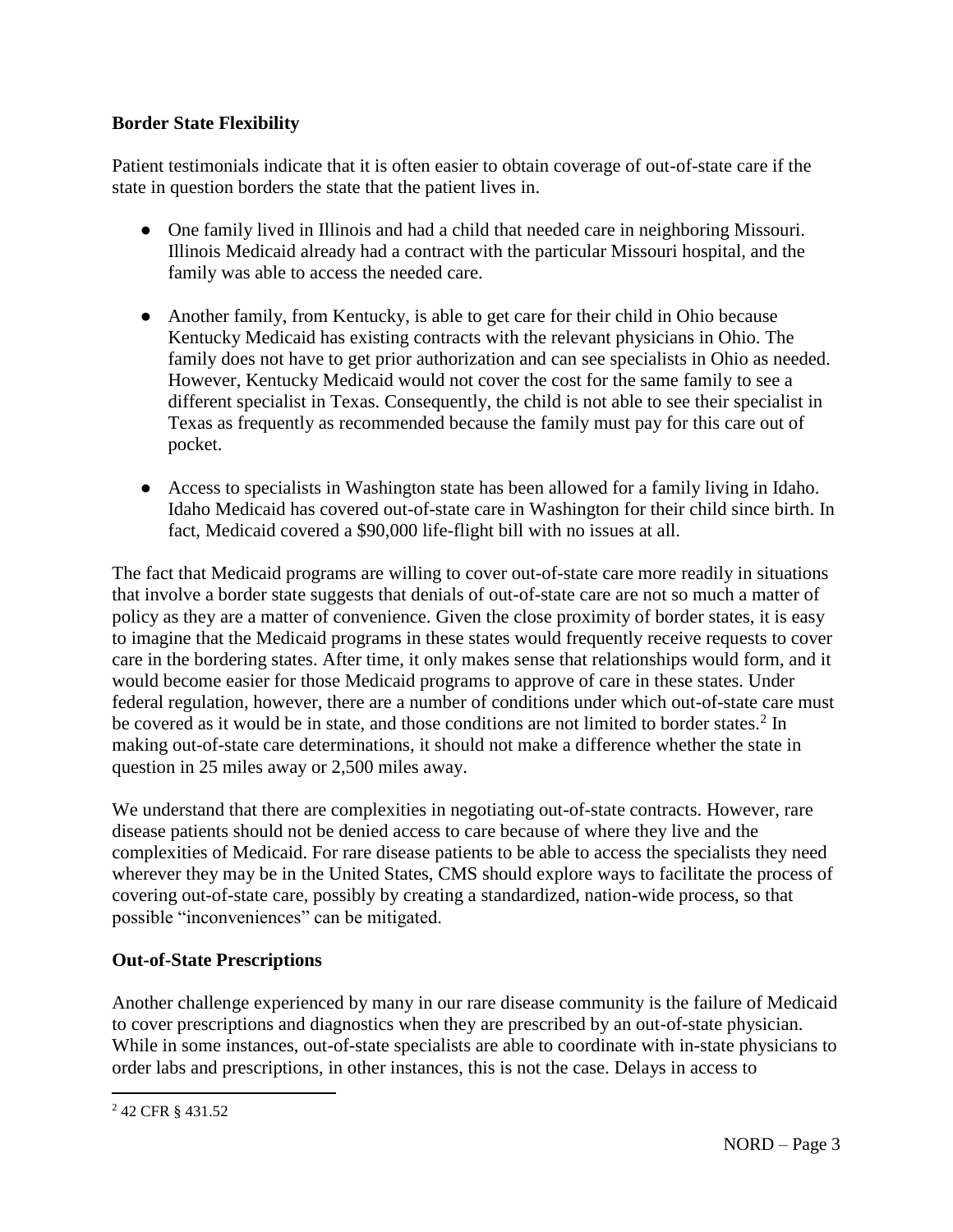medication have costly implications for rare disease patients and families. CMS should consider ways to facilitate coverage of prescriptions placed by out-of-state physicians, particularly when care from the same out-of-state physician as already been approved.

## **Emergency Care**

States should be encouraged to allow maximum flexibility in out-of-state emergency situations and discouraged from requiring repeat prior authorizations. Both of these practices can have serious implications for access to timely care. Per the same federal regulation mentioned above, state Medicaid programs are required to cover out-of-state care in an emergency.<sup>3</sup> Despite this, patient testimonials indicate that is not always the reality on the ground.

- One state's Medicaid plan only covered emergency services within a 25-mile radius.
- Another family lived in Illinois but were vacationing in Florida when one of their children encountered a medical emergency and needed immediate surgery. Illinois Medicaid refused to pay the cost incurred, and the family had to pay \$40,000 in medical bills.

CMS should consider providing additional guidance to states regarding coverage of emergency out-of-state care. States should not only be providing coverage in these circumstances, but there should be additional transparency around the relevant processes. Families should not have to question their ability to receive emergency care when taking a temporary excursion.

# **Work Force**

Navigating Medicaid can be incredibly difficult, particularly when dealing with an abnormal situation, such as having a child with a rare disease that requires care outside of the state. Case workers should be knowledgeable about specific state policies or held accountable to follow up with accurate information in a timely manner. Patient testimonials have shown the potential benefit of having skilled case workers available to help patients as well as the potential harm that can arise from having ill-informed case workers working with patients.

- A family living in Minnesota had their out-of-state care claim rejected because the case worker mistakenly thought the family lived in Illinois.
- New Jersey Medicaid greatly helped a family by providing early intervention efforts as well as a case worker who actually visited the family's home and walked them through the required processes.
- A family living in South Carolina found the Medicaid case workers to be ill-informed. They seemed to be reading from binders. Even after 18 months, the family still could not find anyone within their state's Medicaid program capable of answering their questions about out-of-state coverage.

 $\overline{a}$ <sup>3</sup> 42 CFR § 431.52